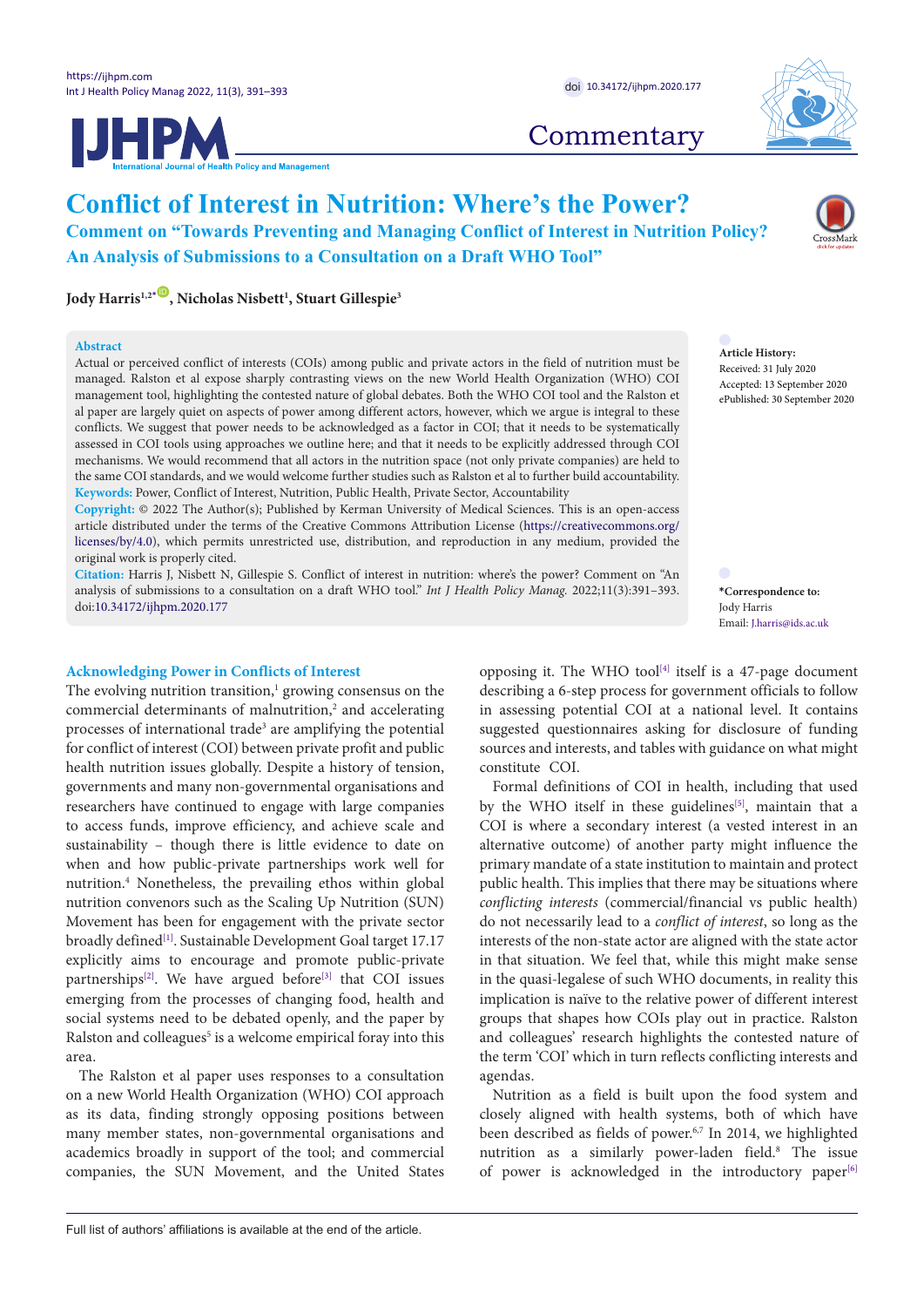to the WHO guidelines, citing important work on the commercial determinants of non-communicable disease,<sup>2</sup> but finds perfunctory treatment under 'forms of engagement' information in the draft WHO guidelines. Complementary to Ralston and colleagues' research, therefore, and largely missing from the laudable initiatives and discussions at the WHO, is a systematic and nuanced attention to issues of power both in situations meeting the formal COI definition, and more broadly in the conflicting interests between public and private sectors in the context of public health nutrition.

### **Assessing Power to Understand its Role in Conflicts of Interest**

There is therefore a need to better understand how power plays out in different potential COI contexts. Much global nutrition debate relates to the power and interests of large companies, and this is our focus here as 'Big Food' is most likely to come into conflict with public health goals.2 Similarly, power and COI work at multiple scales, from global to local, and the international and national worlds are inextricably linked through processes of globalization and global development. Political and social science theory offers many different approaches to understanding and assessing power,<sup>6,9,10</sup> but given the very practical nature of COI tools, we would like to highlight a practical and accessible approach called the Power Cube<sup>[7]</sup>. Building on traditional conceptualisations of power as 'power to' exert control, or 'power over' people or situations, the Power Cube looks for nuance in situations of power through assessing its different forms, spaces and levels.

This approach sees power as existing in different*forms*, from the most visible forms of influence through resources or social position, to invisible processes involving the internalisation of dominant norms and values clouding a person's own view of her interests. A key form is hidden power, a type of action taken in the background of policy debates to exclude key issues from the agenda or create barriers to participation. Hidden power is highlighted, for example, in a recent critique of the International Life Sciences Institute (ILSI) in China,<sup>11</sup> where this food industry lobby group was found to have influenced the narrative around national obesity policy. Through strong engagement in the country's public health bodies, the ILSI was found to reinforce certain public health narratives over others, to the benefit of its member corporations – though the organisation has publicly denied these actions[\[8\]](#page-2-7).

The Power Cube also looks at different *spaces* in which power operates, including spaces into which only acceptable actors are invited to participate by authorities, and spaces which are claimed through citizen action by excluded groups. Many policy spaces remain closed to those whose interests are affected by those policies, with decisions made by certain actors behind closed doors, with little consultation or broader involvement. An example of closed spaces in the nutrition literature is analysis of how closed-door negotiations and opaque investor-state dispute settlement systems do not allow public health concerns to be adequately addressed in international trade agreements.12 This is particularly important given additional visible power imbalances between public health advocates and large corporations on the basis

of access to manpower and resources, illustrating how these different facets of power interact.

While the examples above cite academic work on power in international nutrition, the Power Cube also offers an accessible framework for practical COI tools to incorporate assessments of power. Without an assessment of power, COI tools can only hope to understand and address some aspects of these conflicts. Understanding power may or may not allow those power asymmetries to be addressed, but will allow for them to be factored into COI assessments and actions – whether explicitly, in the guidance, or implicitly, in accepting that politics happens around these processes that formal COI guidelines can only partly address. Developing our understanding of how power works to deny, cover-up, or push through COI is important in building the power of public health and nutrition advocates to uncover and resist them in the public interest. The fact that power dynamics work across *levels* from global to local (the final axis of the Power Cube) means that there are also opportunities for like-minded groups to actively form coalitions to counter narratives and actors working against public health interests<sup>13</sup>. Though the power of these coalitions and their interests themselves should also be acknowledged, such a counter-balance to dominant power constellations provides an opportunity to work towards more accountable institutions, better able to deal with emergent COI.

## **Addressing Power to Strengthen Action on Conflicts of Interest**

In his assessment of global health as a field of power relations (in this journal),<sup>14</sup> Jeremy Shiffman highlighted three key steps for moving forward: (1) acknowledge COI; (2) analyse power relations; and (3) elevate the place of 'input legitimacy' (ie, inclusive deliberation, fair process and transparency). The nutrition community is making some headway in the first, though the Ralston et al paper is an important empirical exposé of strong push-back *against* COI regulation from the types of commercial interests it is designed to keep in check. It also highlights the divergence of interest coalitions on this issue. We argue here and earlier<sup>8</sup> for stronger attention to the second step, through incorporating power assessment explicitly into COI tools and continuing to research power in international and national nutrition policy processes.

On the third step we have further to go. While COI tools in general aim at fair process, Ralston et al shine a strong light on the politics of the processes that shape the tools in the first place, by noting how WHO member country contributions diverged significantly in some cases (eg, the United States position on any barriers to commercial interests compared to the Colombian position foregrounding public health). It is notable that the SUN Movement (which is also working on its own COI guidelines<sup>[9]</sup>) also reveals something of its own internal politics in two separate and divergent positions submitted to the WHO COI consultation by the Secretariat and by the United Nations Network for SUN. Such positions also reflect the wider geo-politics of public health policy and discourse<sup>15</sup>, including those of the WHO itself and the interest groups which coalesce in the international fora which